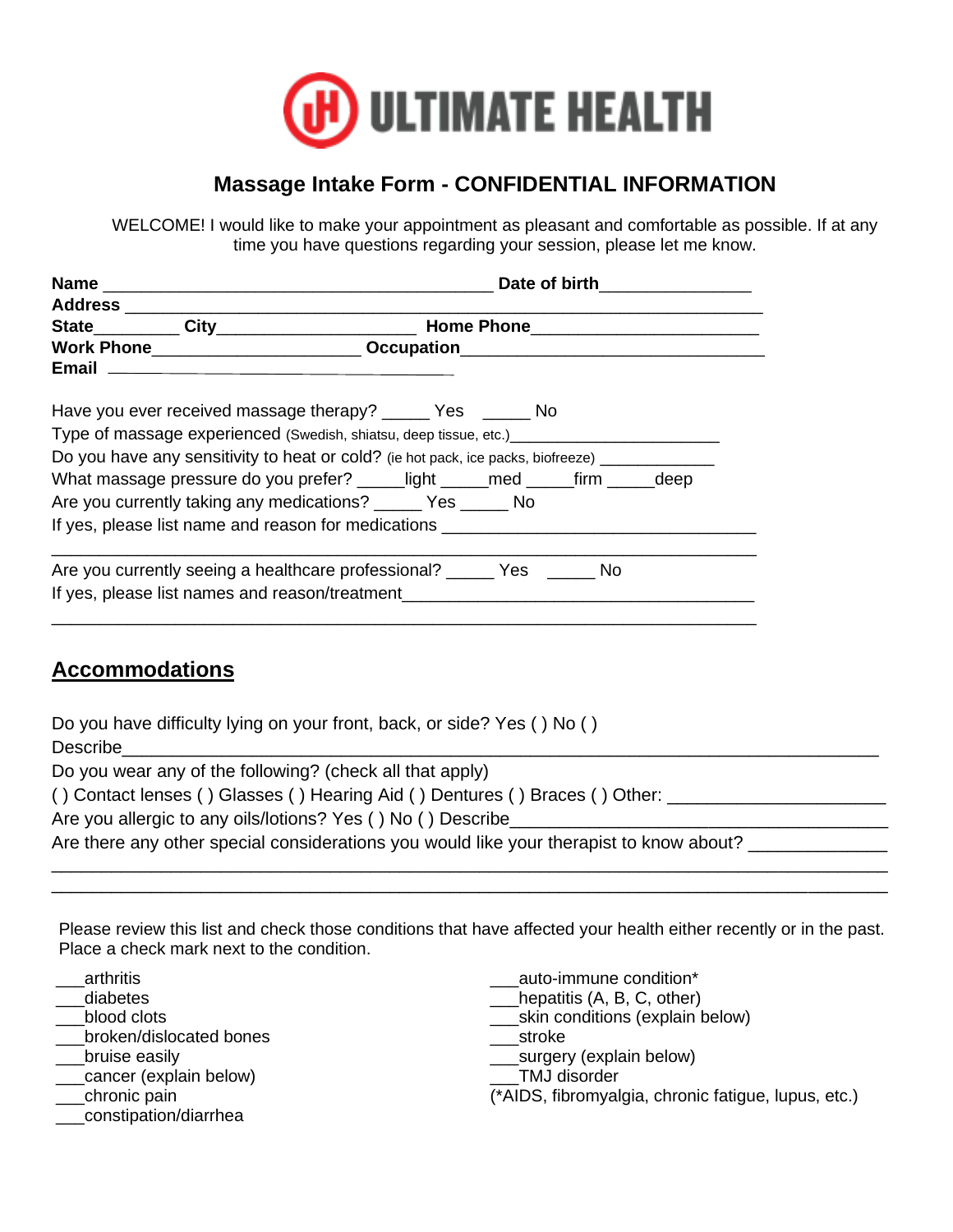| depression, panic disorder<br>other psychological condition<br>diverticulitis<br>headaches<br>heart conditions<br>back problems<br>high blood pressure                                                                                                 | insomnia<br>muscle strain/sprain<br>pregnancy (____weeks along)<br>scoliosis<br>seizures<br>whiplash<br>___chemical dependency (alcohol, drugs) |  |  |  |
|--------------------------------------------------------------------------------------------------------------------------------------------------------------------------------------------------------------------------------------------------------|-------------------------------------------------------------------------------------------------------------------------------------------------|--|--|--|
| Additional Information:                                                                                                                                                                                                                                |                                                                                                                                                 |  |  |  |
| Do you have any of the following today:<br>___ skin rash ___ open cuts ___ severe pain ___ sickness ___ injuries/bruises<br>Do you have any allergies to:<br>___ medications ___ foods ___ environmental allergens ___ reactions to skin care products |                                                                                                                                                 |  |  |  |
| If any of the above are checked, please give details:                                                                                                                                                                                                  |                                                                                                                                                 |  |  |  |

Please indicate with an (X), if any, the areas in which you are feeling discomfort:



\_\_\_\_\_\_\_\_\_\_\_\_\_\_\_\_\_\_\_\_\_\_\_\_\_\_\_\_\_\_\_\_\_\_\_\_\_\_\_\_\_\_\_\_\_\_\_\_\_\_\_\_\_\_\_\_\_\_\_\_\_\_\_\_\_\_\_\_\_\_\_\_\_\_\_\_\_\_\_\_\_\_\_\_\_\_\_

\_\_\_\_\_\_\_\_\_\_\_\_\_\_\_\_\_\_\_\_\_\_\_\_\_\_\_\_\_\_\_\_\_\_\_\_\_\_\_\_\_\_\_\_\_\_\_\_\_\_\_\_\_\_\_\_\_\_\_\_\_\_\_\_\_\_\_\_\_\_\_\_\_\_\_\_\_\_\_\_\_\_\_\_\_\_\_

What are your goals/expectations for this therapy session?\_\_\_\_\_\_\_\_\_\_\_\_\_\_\_\_\_\_\_\_\_\_\_\_\_\_\_\_\_\_\_\_\_\_\_\_\_\_\_\_

What are your long-term goals/expectations for therapy sessions?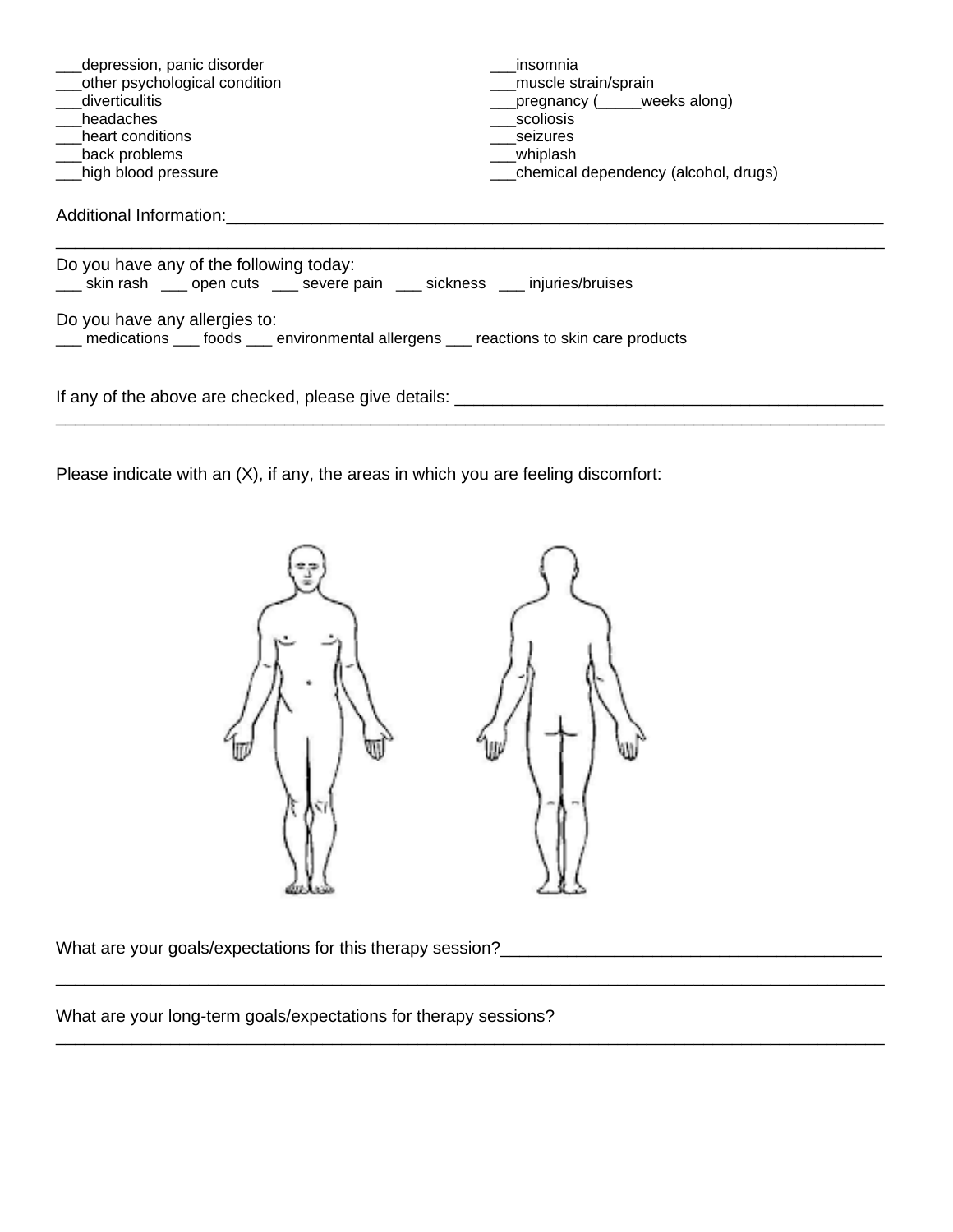### **Client Agreement**

It is my choice to receive massage therapy. I am aware of the benefits and risks of massage and give my consent for massage. I understand that there is no implied or stated guarantee of success of effectiveness of individual techniques or series of appointments. I acknowledge that massage therapy is not a substitute for medical care, medical examination, or diagnosis. I have stated all medical conditions that I am aware of and will inform my practitioner of any changes in my health status. I understand that Ultimate Health Medical Clinic has provided this form as a reference and is not held liable for any services provided.

**Signature**\_\_\_\_\_\_\_\_\_\_\_\_\_\_\_\_ **Date\_**\_\_\_\_\_\_\_\_\_

#### **Release of Medical Records**

I authorize the release of medical records or other health care information, including intake forms, chart notes, reports, correspondence, billing statements, and other written information to my attorneys, healthcare providers, and insurance case managers, for the purposes of processing my claims.

**Signature**\_\_\_\_\_\_\_\_\_\_\_\_\_\_\_\_ **Date\_**\_\_\_\_\_\_\_\_\_

**Signature of parent or legal guardian (if client is a minor)\_\_\_\_\_\_\_\_\_\_\_\_\_\_\_\_\_\_\_**

(Please inform your practitioner immediately upon signing any exclusive Release of Medical Records with your attorney that may impact the above release statement )

## **Contract for Care**

I will participate fully as a member of my healthcare team. I will make sound choices regarding my sessions' plan based upon the information provided by my massage therapist. I agree to participate in my own self-care programs and adhere to the plan we select. I agree to communicate with my practitioner any time I feel my well-being is being compromised. I expect my practitioner to provide safe and effective treatment to the best of his or her skills and knowledge. I authorize and direct payment of medical benefits to my massage therapist, for services billed.

**Signature**\_\_\_\_\_\_\_\_\_\_\_\_\_\_\_\_ **Date\_**\_\_\_\_\_\_\_\_\_

**Signature of parent or legal guardian (if client is a minor)\_\_\_\_\_\_\_\_\_\_\_\_\_\_\_\_\_\_\_**